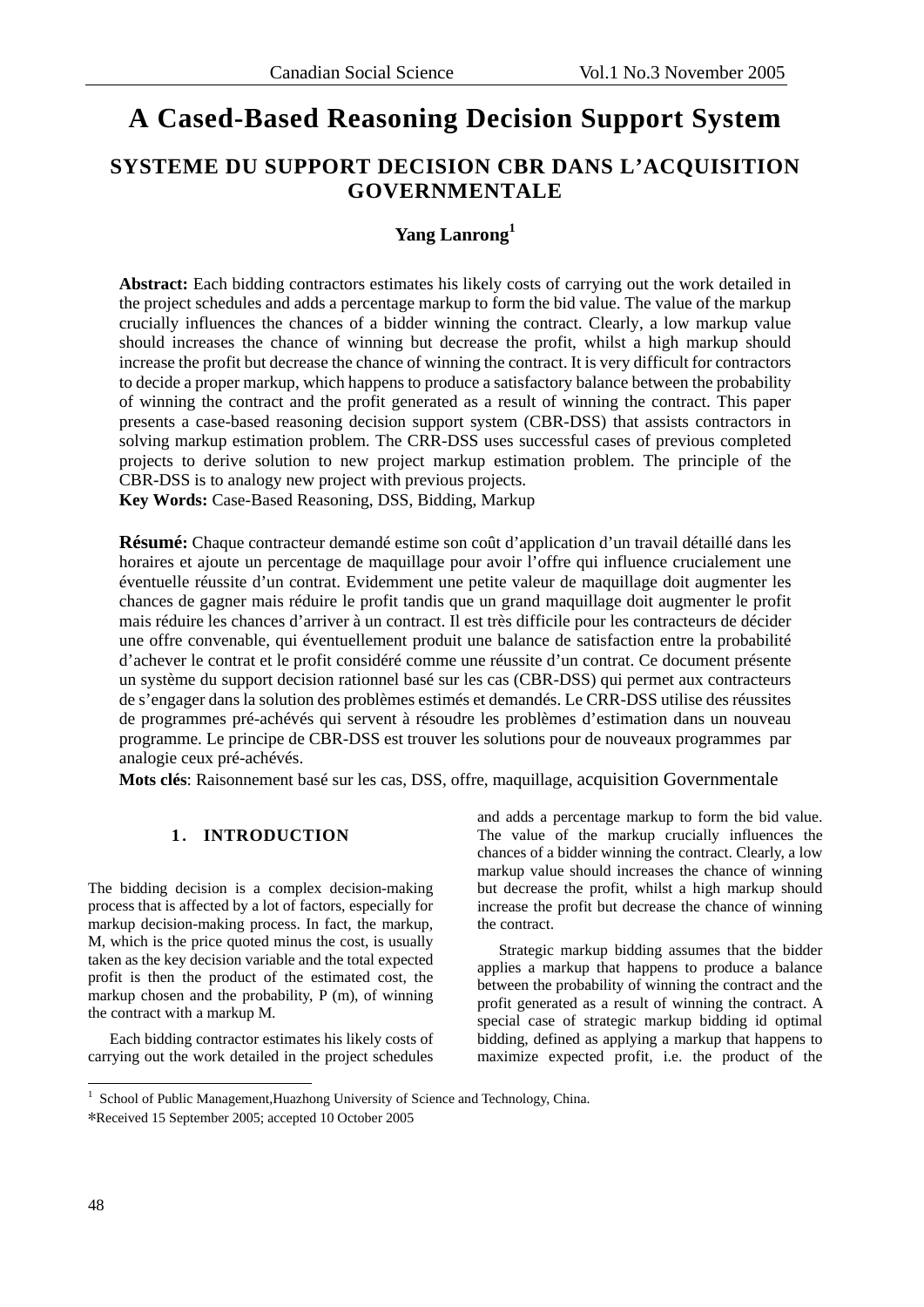probability of winning the contract and the profit generated as a result of winning the contract.

The literature on strategic markup bidding is quite extensive and several reviews have been published. All the work to date has been based on two bivariate models. The Friedman model compares the strategic bidder with the lowest bidders. However, the Friedman model has been frequently criticized as demanding unrealistic amounts of data to estimate the model parameters, especially for construction contract auction. The Hanssman and Rivett model partially solves this by reducing the number of parameters in the model and thus the data demands, but with a loss of predictive power.

Case-Based Reasoning(CBR) is a method of solving a current problem by analogizing the solution to previous similar problems. A CBR system draws its knowledge from a reasonably large set of cases contained in the case library of past problems rather than only from a set of rules. It solves new problems by adapting solutions that were used to solve new problems. Instead of relying solely on general knowledge of a problem domain, or making associations along generalized relationships between problem descriptors and conclusions, the CBR approach collects information about previous cases, and then retrieves this information for similar cases. By adopting this approach , it is able to utilize the specific knowledge of previously experienced, actual situations. Subsequently, the previous solutions may be adapted so that they more closely match the current problem and situation. Thus, such a reasoning method is very suitable for decision making in construction bidding—a complex, dynamically changing, and highly unstructured problem domain.

This paper presents a case-based reasoning decision support system (CBR-DSS) that assists contractors in solving markup estimation problem. The CRR-DSS uses successful cases of previous completed projects to derive solution to new project markup estimation problem. The principle of the CBR-DSS is to analogy new project with previous projects.

#### **2. CBR SYSTEMS**

Briefly, CBR is a problem-solving technique, which works by searching through a case base of previously-solved problems (called a case library) for one or more cases whose identifying features closely resemble the current problem. When found, the solution employed in the historical cases is retrieved and applied to the current problem. However, if the historical case most closely resembling the current problem is not sufficiently similar, then the CBR system undertakes a process of modifying the corresponding historical solution whenever possible, in order to better fit the current problem. This modification is referred to as adaptation, and is a function of the magnitude of the differences between the current problem and the historical solved case. Lastly, the current problem and the new solution can be post facto appended to the case library to increase its robustness. CBR is a simple technique with a lot of intuitive appeal but also with a cognitive basis.

While rule-based systems can be said to also make use of historical information, this experience is represented implicitly in the rules. Rules are used to represent the domain as seen through the eyes of human experts who typically acquire the knowledge from personal experience, and as further interpreted by knowledge engineers. CBR systems, on the other hand, make use of those experiences explicitly, without any subjective biases or interpretations introduced by the human expert and the knowledge engineer. The key to CBR systems, therefore, is a large and robust case library . This is in contrast to the multitude of rules experience-based expert systems, or the mathematical models involved with first principle approaches.

The CBR process includes three basic phases:

1st. Case Retrieval: In its most basic form, case retrieval consists of researching the case library to find the historical case that most closely resemble the current problem. The comparison consists of matching attributes of the current problem with those of each historical case, and computing for each case a composite similarity metric. This metric is domain-dependent, and provides an indication of how closely the historical case resembles the current problem.

2nd. Case Adaptation: It is possible that the most similar case in the case library is significantly different from the current problem. Or else, there may be a subtle but critical different between them that invalidates the application of the old solution to the current problem. In such cases, modification of the historical solution may be required in order fit the current problem. Adaptation scan take many forms, and their discussion is beyond the scope of the paper.

**3rd.** Case Library Update: Once the current problem has been solved through the retrieval and adoptions of a historical case, the current case can be integrated into the case library as a new historical case. This has the effect of continuously improving the CBR system. However, it is important that integration into the case library be delayed until it has been determined whether or not the new solution suggested by the CBR system works adequately.

### **3. DETERMINING FACTORS: EFFECTING MARKUP DECISION**

Earlier work has identified some key factors relating to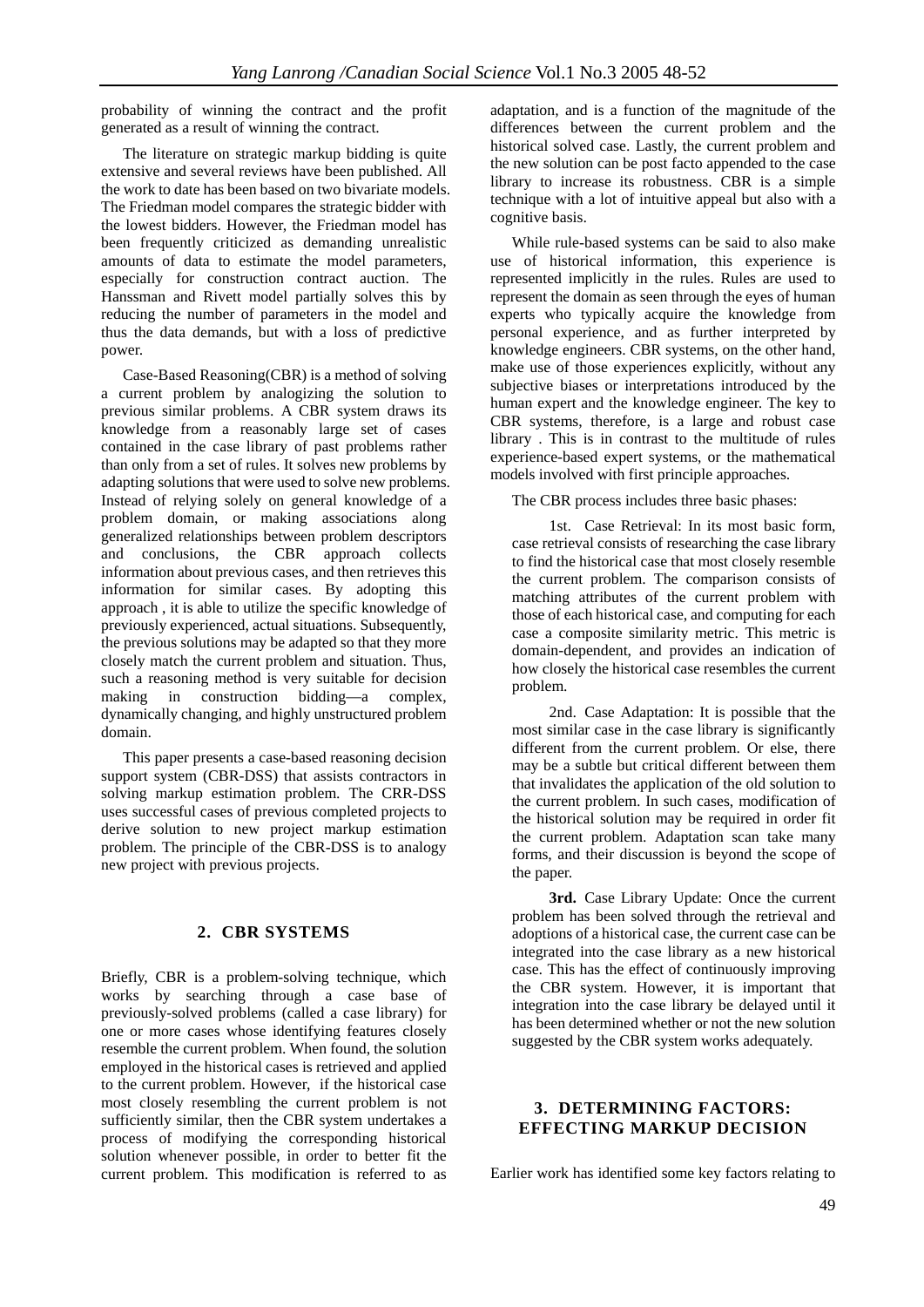the bid decision. A survey on top U. S. contractors conducted by Ahmad and Minkarah revealed 31 factors that were thought to influence the two steps of bidding decision process: bid/no-bid decision and the percentage of markup decision. Shash and Abdul-hadi and Shash in their study on some Saudi Arabian and U. K. contractors lists 35 and 55 factors, respectively. Although these factors were quite extensive , they were only dealt with in general, and no attempt was made to distinguish them according to the different reasoning subgoals that go into the bidding process. Nevertheless, Smith lists some factors pertaining to risk and uncertainty in estimating and tending, which contributes to "risk," one of the reasoning subgoals. Neufville and King presented some factors related to "need for work," another reasoning subgoal.

In the present study, a set of factors gathered from the literature is identified, which excludes those that are insignificant and includes other factors that may be important from the perspective of some reasoning subgoals. These factors are classified into two main categories: the internal factors and external factors, as depicted in Table 1.

The internal factors are those inherently related to

the company, including its expertise, experience, financial ability, resource possession, current workload, etc. These factors reflect the company's ability and present status. They evolve with time, but independent of job. The contractor can exert this control over most of these factors. Most of the internal factors are not accessible to others, and they vary from one company to another.

External factors are those that are job-related or uncontrollable by the contractor. These include factors related to the nature of the work, bidding requirement, and the social and economic environment. Factors pertaining to the nature if work, such as size of project,<br>degree of technological difficulty, resource  $degree$  of technological difficulty, requirements, public exposure and prestige of the project, etc. are the client's prerequisites for bidders' compliance rounding world, mainly relating to the social and economic conditions, including the current bidding market, resource mature of work depend on the specific project, whereas those client. However, the environmental factors evolve with time and are independent of the job. All external factors are independent of any specific contractor.

| Category                | Factors                                         |
|-------------------------|-------------------------------------------------|
| <b>External factors</b> |                                                 |
| Job related             | Nature of work                                  |
|                         | 1. Type of project                              |
|                         | 2. Size of project                              |
|                         | 3. Degree of technology difficulty              |
|                         | 4. Cash flow requirement                        |
|                         | 5. Type and number of labor required            |
|                         | 6. Degree of subcontracting                     |
|                         | 8. Identity of owner                            |
|                         | 9. Safety hazards                               |
|                         | 10. Delay or shortage on payment                |
|                         | Bidding requirement                             |
|                         | 11. Required bond capacity                      |
|                         | 12. Prequalification requirement                |
|                         | 13. Bidding method                              |
|                         | 14. Time allowed for bid preparation            |
|                         | 15. Completeness of drawing and specification   |
| Environment             | Social and economic condition                   |
|                         | 16. Availability of other projects              |
|                         | 17. Availability of qualified labor             |
|                         | 18. Availability of qualified staffs            |
|                         | 19. Availability of equipment                   |
|                         | 20. Government regulation                       |
|                         | 21. Degree of difficulty in obtaining bank loan |
|                         | 22. Resource price fluctuation                  |
| <b>Internal factors</b> | Firm-related factors                            |
|                         | 23. Similar experience                          |
|                         | 24. Familiarity with site condition             |
|                         | 25. Current workload in bid preparation         |
|                         | 26. Genersl office's overhead recovery          |
|                         | 27. Relationship with owner                     |
|                         | 28. Share of market                             |
|                         | 29. Financial ability                           |
|                         | 30. Possession of qualified staffs              |
|                         | 31. Possession of qualified labor               |

**Table 1 List of factors for bid markup decision**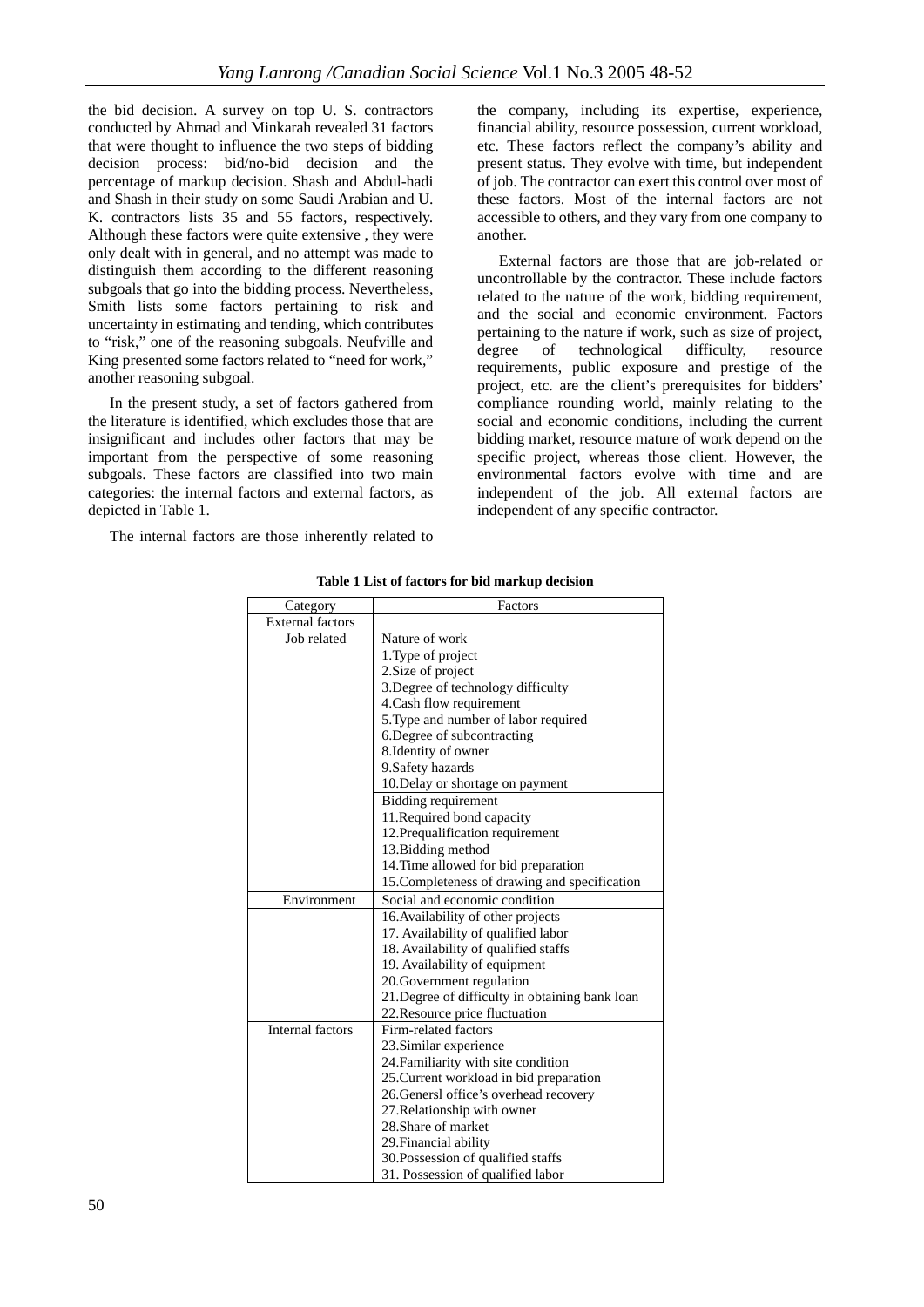#### **4. CBR-DSS**

CBR is based on psychological theories of human reasoning. It uses the fact that humans often solve new problems by comparing similar problems that they already know how to solve. CBR draws its knowledge from a large set of cases contained in a case library of past problems tather than from a set of rules. A CBR system must successfully addressed the following questions:

1st. How are cases organized in memory?

2nd. How are relevant cases retrieved from memory?

3rd. How can previous cases be adapted to new problem?

4th. How are cases originally acquired?

CBR-DSS focuses on the first two issues of case representation and retrieval process. The third issue of adaptation is handled by the engineer's judgment, which is used to determine what action needs to be taken based on the similar cases that were retrieved. Reasons for not automating adaptation are analyzed later under the heading "adaptation". The fourth issue of case acquisition is handled by using cases originally collected for the rule-based systems to contrast the CBR-DSS case library.

#### **4.1 Case library**

Over 100 cases were gathered from construction engineers in the development of the previous rule-based systems. The cases were taken from construction projects. Since each construction project has differing design, specification, and detailing requirements, it was decided to use only construction project so that the case base would match the target use.

Of the 120 cases used to develop the case-based reasoning system , the factors effecting markup decision are grouped into two categories: internal factors and external factors.

In most instances, the cases gathered for the CBR-DSS consisted of a problem description, and a suggested solution to the problem.

#### **4.2 Programming environment**

The choice of tools was based on availability as well as functionality and operation. The programming language CommonLISP and a case-based tool, MEM-1, that was developed to be used with the LISP language , were chosen. The research team was familiar with LISP. MEM-1 was developed and was readily available for use on this project. The combination of LISP and MEM-1 provided a satisfactory tool for implementing this case-based system.

The key concerns in developing the case-based program were how to represent the cases, determining the similarity if the cases, retrieving the similar cases, and finally tailoring the interface for functionality an d user friendliness.

#### **4.3 Case representation**

There are three important pieces of information that a case should include: (1)the description of the problem defining what was happening or the situation of the problem;(2)the solution that was used to remedy the problem;and(3)whether the solution proposed was a success or fai;ure. The cases were represented using the "defcase" function of MEM-1. Each project has its own set of descriptive features. Each case was described in the following standard manner:

(defcase(:name <name> :purpose < ourpose> :status <status> :environment <environment> <feature-list>

The first few lines give some general information about the case. They provide a name , purpose ,and status of the case . The information provided in the environment area describes the problem. The final part of the case is where additional features that are not defined for the specific project can be added.

#### **4.4 Index**

The most important aspect of case-based reasoning is the retrieval of similar cases. To do this the cases must be properly indexed. Indices or feature are descriptors that help in distinguishing one case from another. Indexing has two aspects, first assigning labels to cased at the time that they are entered into the case library to ensure that they can be retrieved at appropriate times; and second, organizing cases so that search through the case library can be done efficiently and accurately.

MEM-1 calculates the similarity of two cases using the feature values and feature importance as indicated by the feature weight. The degree of match is based on the value of the weight that the matched featured features carry versus the total weights of all the features.

#### **4.5 Retrieval**

The main part of any CBR system is its ability to retrieve similar and useful cases. In almost every instance it can be expected that the cases in the case-base are not exact matches with the new situation. Therefore there needs to be an efficient method for